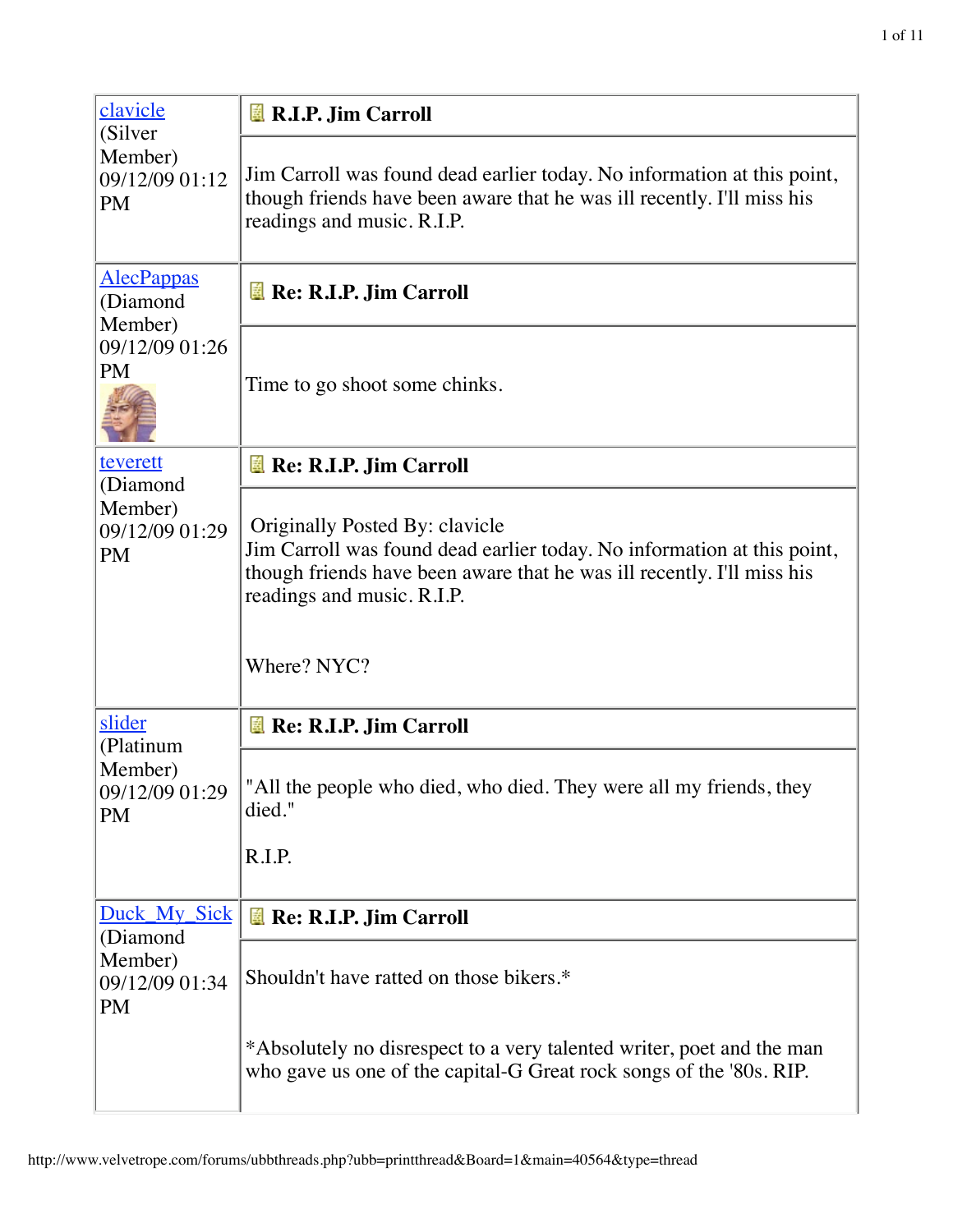| clavicle<br>(Silver<br>Member)<br>09/12/09 02:02<br><b>PM</b>            | Re: R.I.P. Jim Carroll                                                                                                                                                    |
|--------------------------------------------------------------------------|---------------------------------------------------------------------------------------------------------------------------------------------------------------------------|
|                                                                          | Yes, in NYC. He was a no show to a breakfast date, so the authorities<br>were called in to confirm our worst suspicions. An official statement is<br>pending.             |
| hedlo<br>(Platinum                                                       | Re: R.I.P. Jim Carroll                                                                                                                                                    |
| Member)<br>09/12/09 02:06<br><b>PM</b>                                   | RIP Jim Carroll, if true                                                                                                                                                  |
| bkrancho<br>(Bronze                                                      | Re: R.I.P. Jim Carroll                                                                                                                                                    |
| Member)<br>09/12/09 02:47<br><b>PM</b>                                   | Source? No story anywhere                                                                                                                                                 |
| <b>ColouredVinyl</b><br>(Bronze                                          | Re: R.I.P. Jim Carroll                                                                                                                                                    |
| Member)<br>09/12/09 03:14<br><b>PM</b>                                   | Are you sure? I can't find anything anywhere about this. He is a friend.<br>This is so sad                                                                                |
| Andrew<br>(Diamond<br>Member)<br>09/12/09 07:56<br><b>PM</b>             | Re: R.I.P. Jim Carroll                                                                                                                                                    |
|                                                                          | Jim Carroll, RIP                                                                                                                                                          |
|                                                                          | np: The Basketball Diaries: Soundtrack                                                                                                                                    |
| <b>Troublepuss</b><br>(Diamond<br>Member)<br>09/12/09 08:03<br><b>PM</b> | Re: R.I.P. Jim Carroll                                                                                                                                                    |
|                                                                          | I can't find a source.                                                                                                                                                    |
|                                                                          | We saw him walking down the street last year. I was beside myself, and<br>my boyfriend had no idea who he was. It's still one of my favorite<br>celebrity sightings ever. |
| <u>dannya</u>                                                            | Re: R.I.P. Jim Carroll                                                                                                                                                    |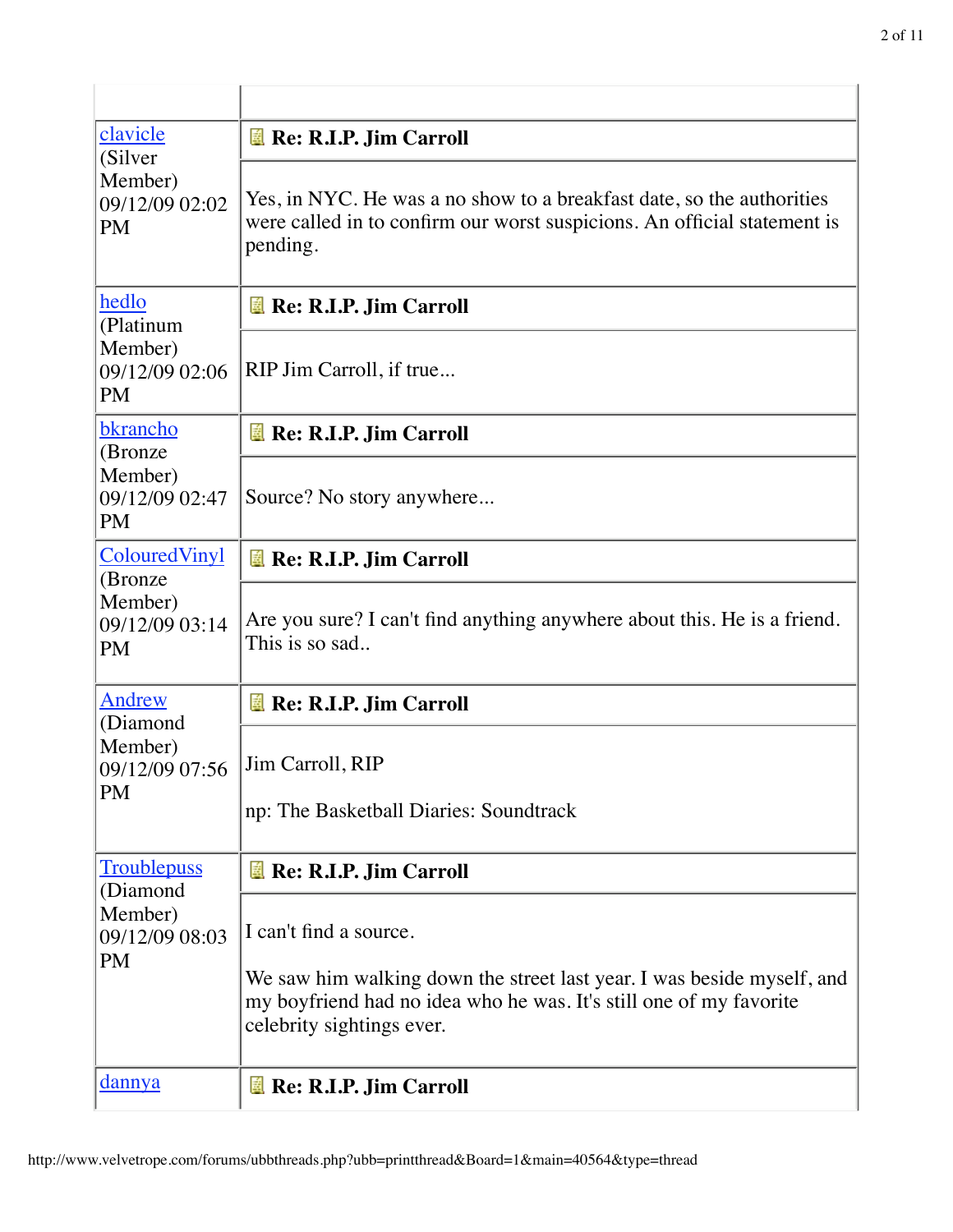| (Diamond<br>Member)<br>09/12/09 10:17<br><b>PM</b>                       | Jesus. Hoping it's not true, but clavicle is not one to joke.                                                                                                                                                               |
|--------------------------------------------------------------------------|-----------------------------------------------------------------------------------------------------------------------------------------------------------------------------------------------------------------------------|
| PaulCashmere                                                             | Re: R.I.P. Jim Carroll                                                                                                                                                                                                      |
| (Platinum<br>Member)<br>09/13/09 01:03<br>AM                             | if this is true, it is taking a long time to confirm. There is nothing<br>anywhere online I can find to suggest this is true                                                                                                |
| anitahahnjob                                                             | Re: R.I.P. Jim Carroll                                                                                                                                                                                                      |
| (Bronze<br>Member)<br>09/13/09 01:29<br>AM                               | Originally Posted By: PaulCashmere<br>if this is true, it is taking a long time to confirm. There is nothing<br>anywhere online I can find to suggest this is true                                                          |
|                                                                          | Agreed,nothing online. Even his fansite is oblivious to it. I am<br>thinking that some wires were crossed and he is still alive. At least hope<br>SO                                                                        |
| teverett<br>(Diamond                                                     | Re: R.I.P. Jim Carroll                                                                                                                                                                                                      |
| Member)<br>09/13/09 12:15<br><b>PM</b>                                   | I just heard from somebody reliable and in the press who has been in<br>contact with the family (it hasn't shown up officially yet). Don't take my<br>word for it, but if any of you write obits, better start researching. |
| <b>Troublepuss</b><br>(Diamond<br>Member)<br>09/13/09 12:47<br><b>PM</b> | Re: R.I.P. Jim Carroll                                                                                                                                                                                                      |
|                                                                          | Wiki is showing he died yesterday, but there still isn't any source.                                                                                                                                                        |
| Katchi<br>(Gold Member)<br>09/13/09 04:48<br><b>PM</b>                   | Re: R.I.P. Jim Carroll                                                                                                                                                                                                      |
|                                                                          | oh no. Some days it's hard to log into the Rope.                                                                                                                                                                            |
| <u>kebya</u>                                                             | Re: R.I.P. Jim Carroll                                                                                                                                                                                                      |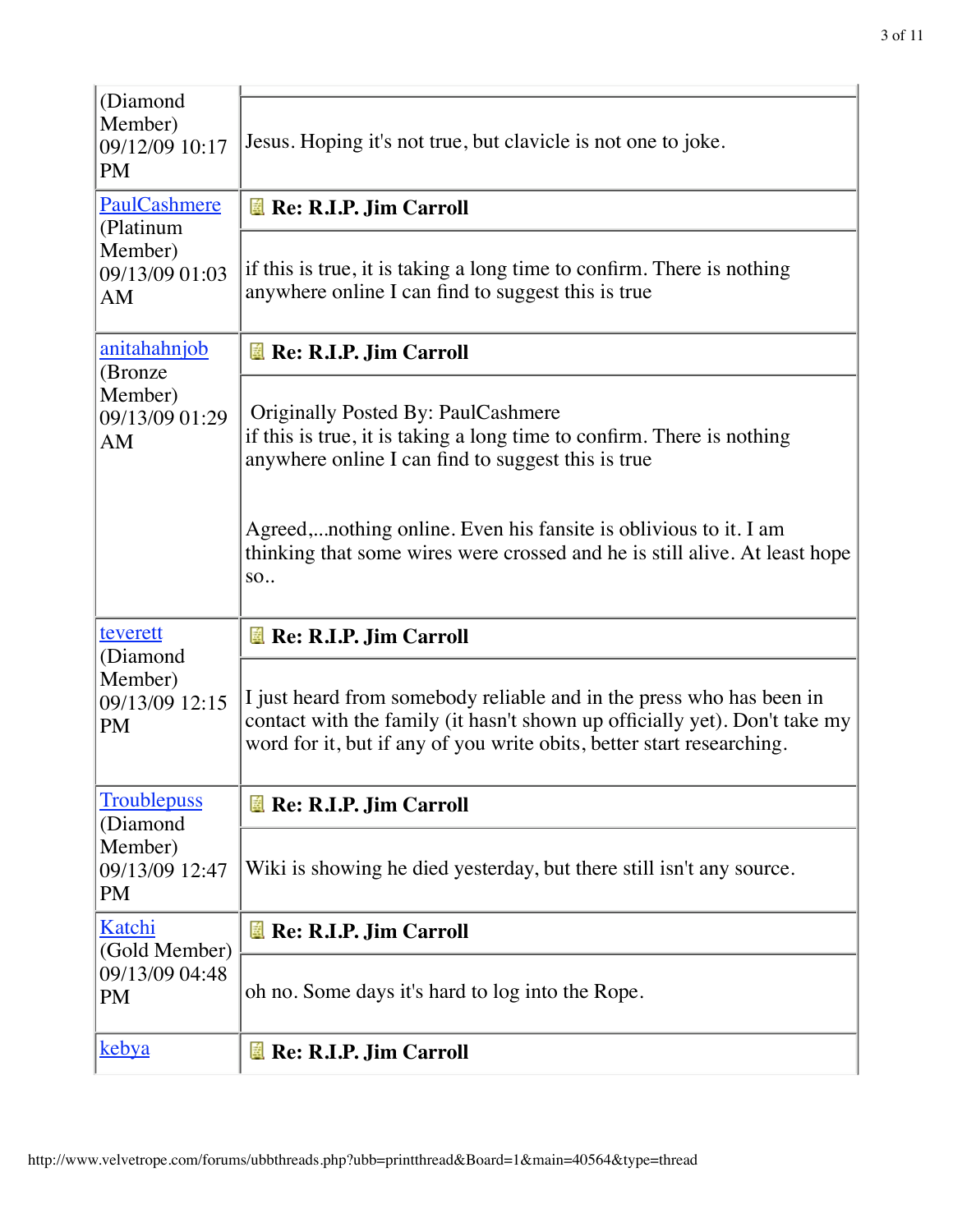| (Member)                                                               |                                                                                                                                                                                                                                                                                                                                                                                                                                                                                                      |
|------------------------------------------------------------------------|------------------------------------------------------------------------------------------------------------------------------------------------------------------------------------------------------------------------------------------------------------------------------------------------------------------------------------------------------------------------------------------------------------------------------------------------------------------------------------------------------|
| 09/13/09 06:58<br><b>PM</b>                                            | Now official: http://www.nytimes.com/2009/09/14/books<br>/14carroll.html?hp                                                                                                                                                                                                                                                                                                                                                                                                                          |
| <b>MercuryXL</b><br>(Diamond<br>Member)<br>09/13/09 08:49<br><b>PM</b> | <b>Re: R.I.P. Jim Carroll</b>                                                                                                                                                                                                                                                                                                                                                                                                                                                                        |
|                                                                        | NYT: "Jim Carroll, the poet and punk rocker in the outlaw tradition of<br>Rimbaud and Burroughs who chronicled his wild youth in "The<br>Basketball Diaries," died on Friday at his home in Manhattan. He was<br>60.<br>The cause was a heart attack, said Rosemary Carroll, his former wife."                                                                                                                                                                                                       |
|                                                                        | Very sad, and way too soon. RIP.                                                                                                                                                                                                                                                                                                                                                                                                                                                                     |
|                                                                        | I wonder if he had health insurance. With his poetry fortune. Dark<br>laugh there. 60 is a young age to die, these days- if you have access to<br>care and prevention. If not, you die early. What HMO would insure a<br>poet who spoke of his drug adventures? I don't know the whole story,<br>obvs. And we never know when the reaper will appear. But did he have<br>access to care that might have prevented this? He could have had<br>another 25 years of life if he did. I'll bet he didn't. |
| purplestack<br>(Diamond                                                | Re: R.I.P. Jim Carroll                                                                                                                                                                                                                                                                                                                                                                                                                                                                               |
| Member)<br>09/13/09 08:58<br><b>PM</b>                                 | very sorry to hear this. 60 is way too young. Another vestige of old<br>NYC goes away.                                                                                                                                                                                                                                                                                                                                                                                                               |
|                                                                        | He lived, though                                                                                                                                                                                                                                                                                                                                                                                                                                                                                     |
|                                                                        | <b>Jim Carroll Band- People Who Died (Live)</b>                                                                                                                                                                                                                                                                                                                                                                                                                                                      |
|                                                                        | Teddy sniffing glue, he was 12 years old<br>Fell from the roof on East Two-nine<br>Cathy was 11 when she pulled the plug<br>On 26 reds and a bottle of wine<br>Bobby got leukemia, 14 years old<br>He looked like 65 when he died<br>He was a friend of mine                                                                                                                                                                                                                                         |
|                                                                        | Those are people who died, died                                                                                                                                                                                                                                                                                                                                                                                                                                                                      |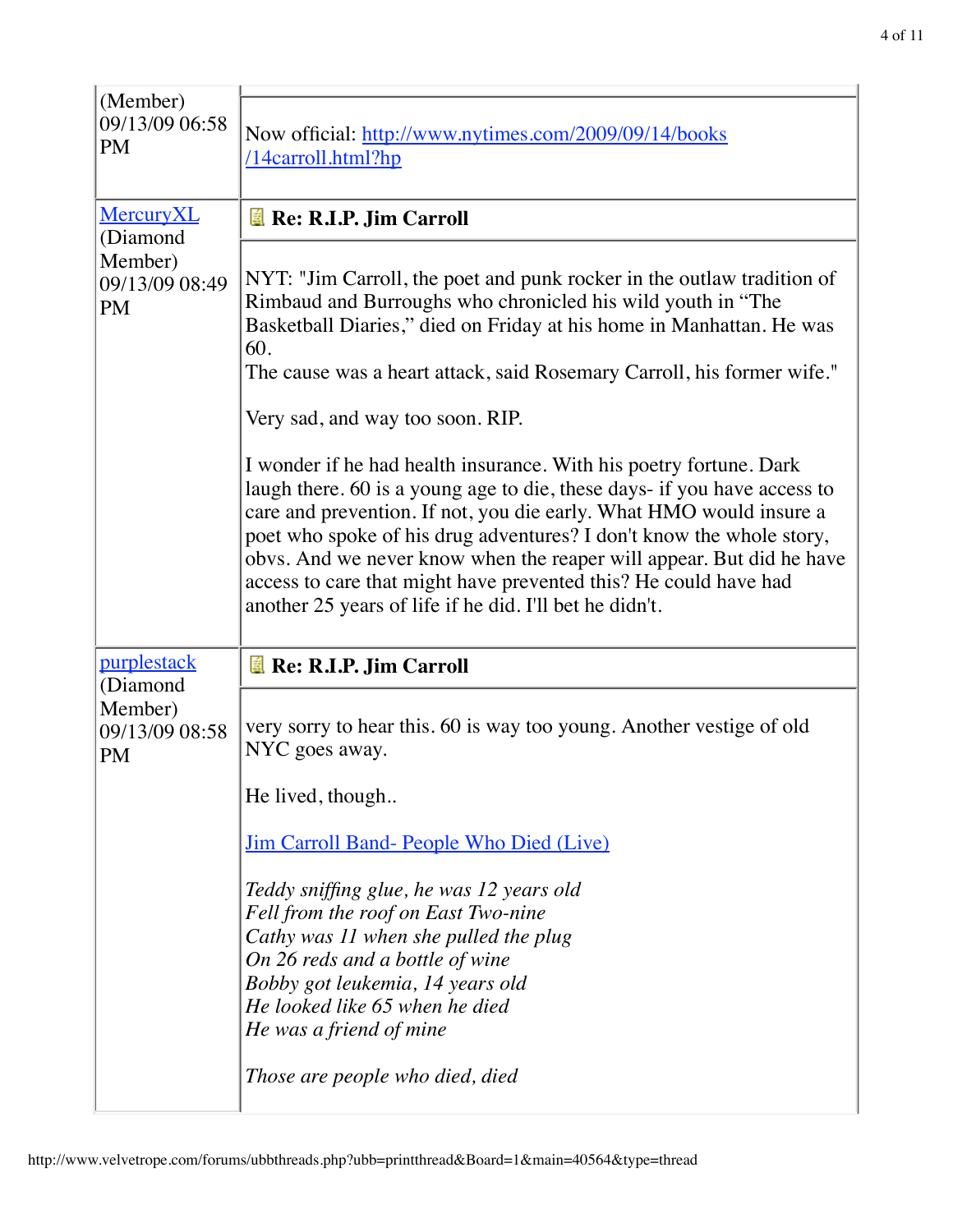*They were all my friends, and they died*

*G-berg and Georgie let their gimmicks go rotten So they died of hepatitis in upper Manhattan Sly in Vietnam took a bullet in the head Bobby OD'd on Drano on the night that he was wed They were two more friends of mine Two more friends that died*

*Those are people who died, died They were all my friends, and they died*

*Mary took a dry dive from a hotel room Bobby hung himself from a cell in the tombs Judy jumped in front of a subway train Eddie got slit in the jugular vein And Eddie, I miss you more than all the others And I salute you brother!*

*Those are people who died, died They were all my friends, and they died*

*Herbie pushed Tony from the Boys' Club roof Tony thought that his rage was just some goof But Herbie sure gave Tony some bitchen proof "Hey," Herbie said, "Tony, can you fly?" But Tony couldn't fly, Tony died*

*Those are people who died, died They were all my friends, and they died*

*Brian got busted on a narco rap He beat the rap by rattin' on some bikers He said, "Hey, I know it's dangerous, but it sure beats Riker's" But the next day he got offed by the very same bikers*

*Those are people who died, died They were all my friends, and they died*

*Mary took a dry dive from a hotel room Bobby hung himself from a cell in the tombs Judy jumped in front of a subway train Bill died fighting the pain*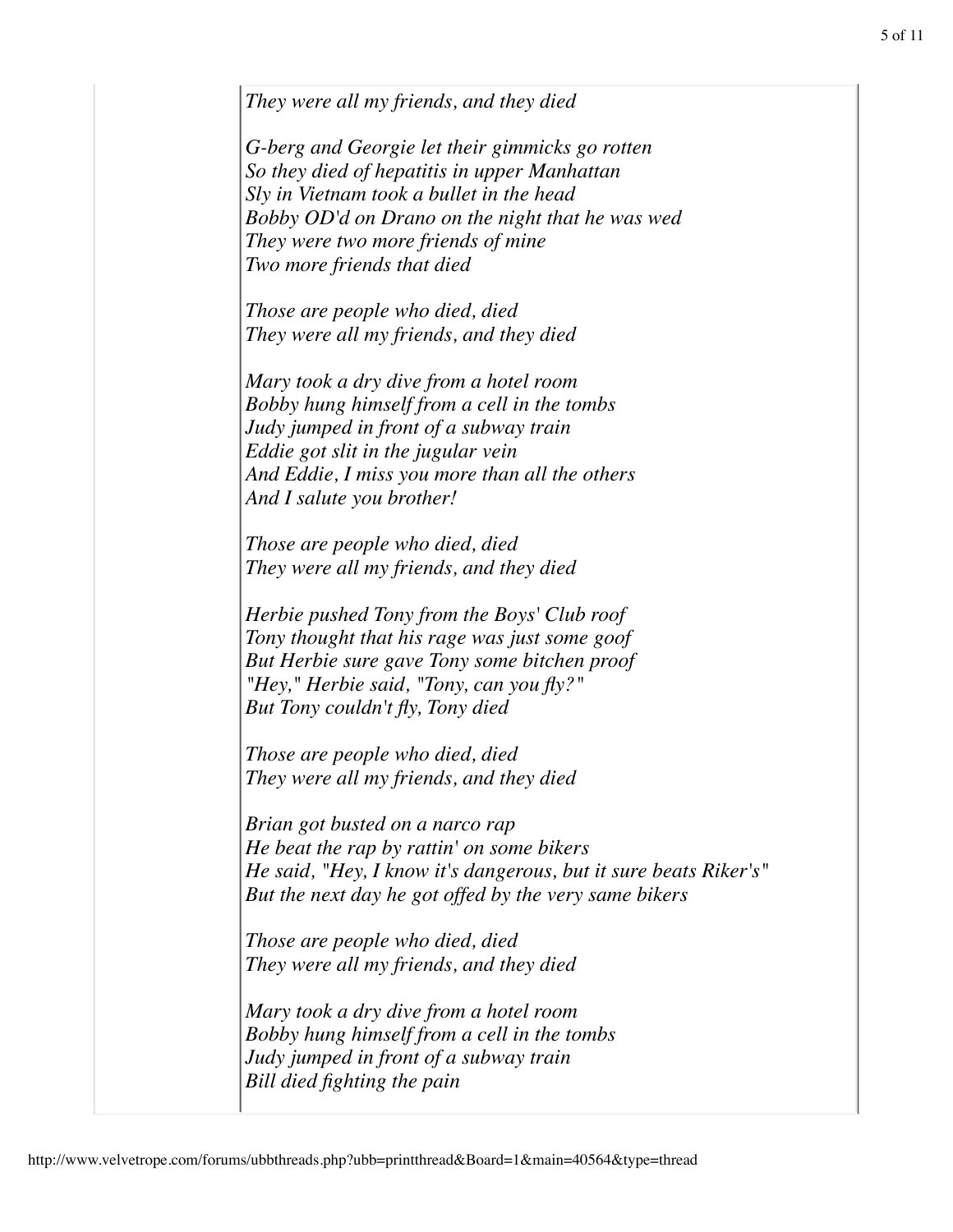|                                         | Bill we miss you more like all the others<br>This song's for you my brother!<br>Those are people who died, died<br>They were all my friends, and they died                                                                                                |
|-----------------------------------------|-----------------------------------------------------------------------------------------------------------------------------------------------------------------------------------------------------------------------------------------------------------|
| <b>JonTiven</b>                         | Re: R.I.P. Jim Carroll                                                                                                                                                                                                                                    |
| (Member)<br>09/13/09 09:12<br><b>PM</b> | A one-of-a-kind person. Fantastic mind, sharp as a tack and funny<br>funny funny. It was my honor and pleasure to collaborate with him and<br>be in his band. Has not died, just ascended.                                                                |
| Freddy<br>(Gold Member)                 | Re: R.I.P. Jim Carroll                                                                                                                                                                                                                                    |
| 09/13/09 09:16<br><b>PM</b>             | RIP Jim Carroll. I dug his books and loved that album when I was a kid.<br>Gave my high school a taste, though they weren't quite ready for it at<br>the time.                                                                                            |
|                                         | We snuck into a bar to see his first visit to our town, totally under-age,<br>first taste of Carlsberg Elephants.                                                                                                                                         |
|                                         | I posted this up here a long time ago in honor of my friends who I lost<br>not due to drugs - but Apple. Just for fun, and don't sweat it - I'm a Mac<br>guy.                                                                                             |
|                                         | People Who iDied                                                                                                                                                                                                                                          |
|                                         | Teddy sniffing iPod he was 12 years old<br>Fell from the roof on East Two-nine<br>Cathy was 11 when she pulled the plug<br>On 26 reds and an iBook line<br>Bobby got Final Cut, 14 years old<br>He looked like 65 when he died<br>He was a friend of mine |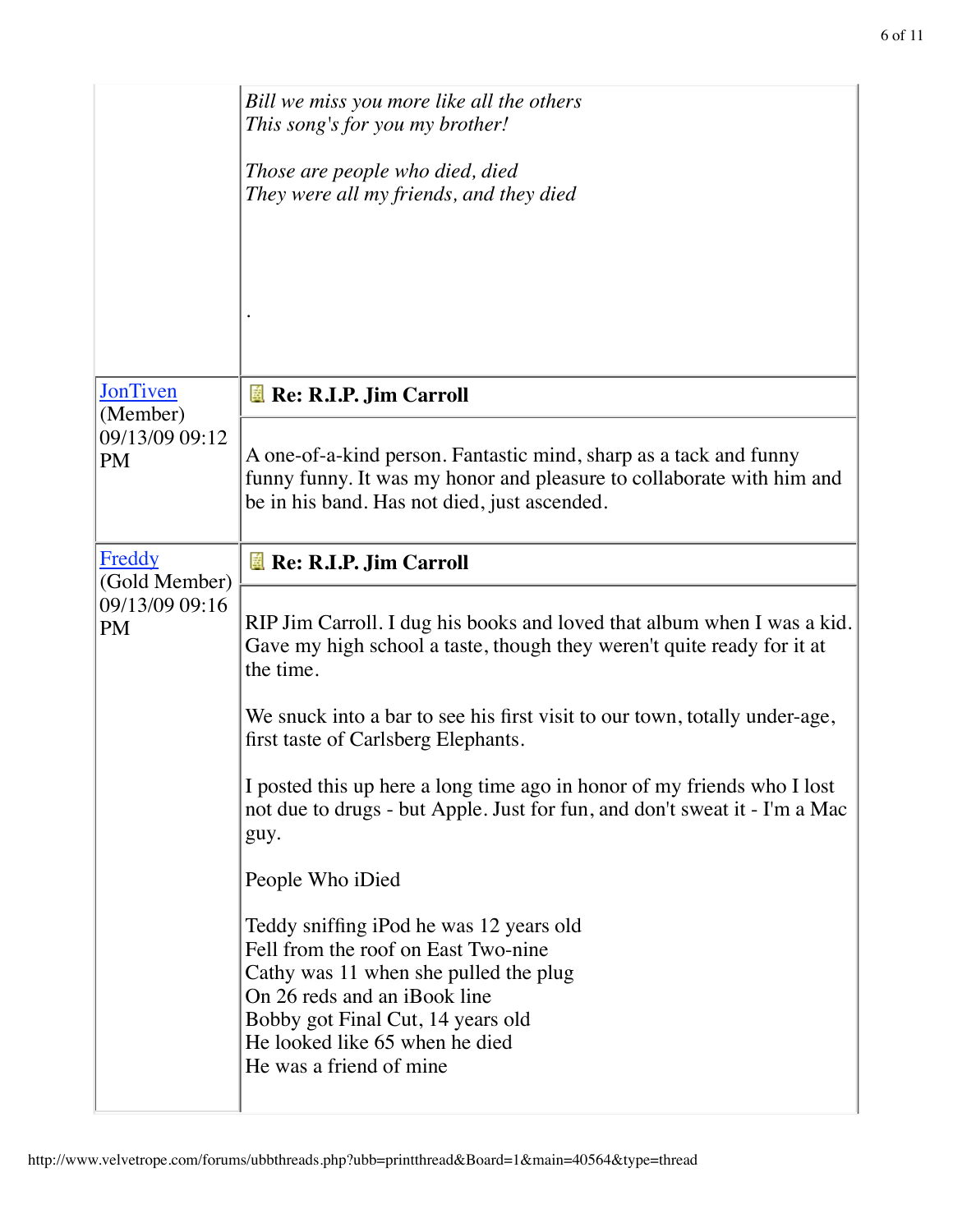Refrain: Those are people who iDied, iDied Those are people who iDied, iDied Those are people who iDied, iDied Those are people who iDied, iDied They were all my friends, and they iDied

G-berg and Georgie let their gimmicks go rotten So they died on a G4 in upper Manhattan Sly in Vietnam took an AirPort in the head Bobby OD'd on Safari on the night that he was wed They were two more friends of mine Two more friends that died / I miss 'em--they iDied

Repeat Refrain

Mary took a Mac Mini in a hotel room Bobby hung himself from a iPhone in the tombs Judy jumped in front of an Xserve train Eddie got slit in the iTunes vein And Eddie, I miss you more than all the others, And I salute you brother/ This song is for you my brother

Repeat Refrain

Herbie pushed Tony from the Genius Bar roof Tony thought that his rage was just some goof But Herbie sure gave Tony some bitchen proof "Hey," Herbie said, "Tony, can you iFly?" But Tony couldn't fly . . . Tony iDied

Repeat Refrain

Brian got busted on an iWork rap He beat the rap by rattin' on some iLifers He said, hey, I know it's dangerous, but it sure beats Riker's But the next day he got offed by the very same iLifers

Repeat Refrain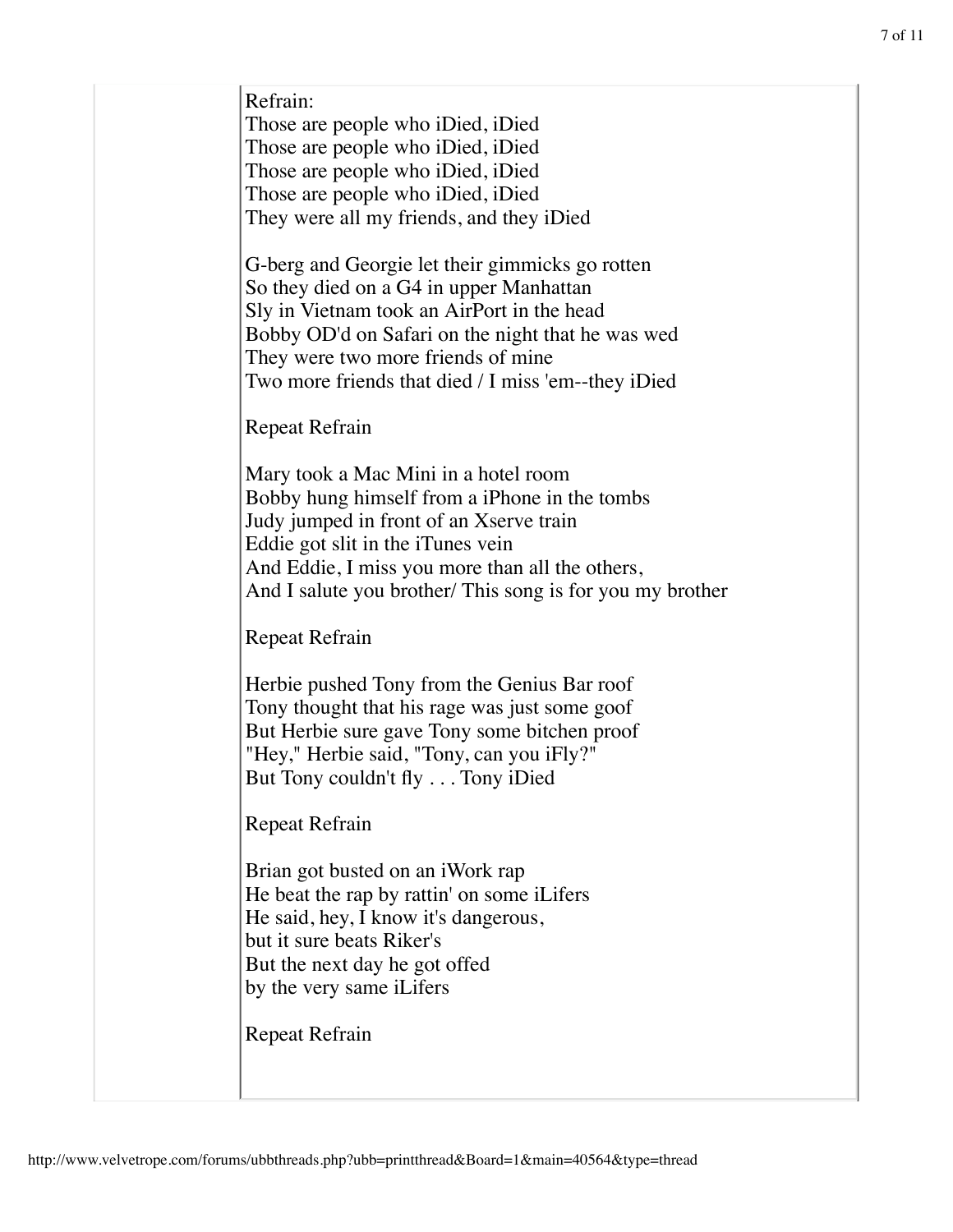| The Hound                                          | Re: R.I.P. Jim Carroll                                                                                                                                                                                                                                                                                                                                                                                                                                                                                                                                                                                                                                                                                                                                                                    |
|----------------------------------------------------|-------------------------------------------------------------------------------------------------------------------------------------------------------------------------------------------------------------------------------------------------------------------------------------------------------------------------------------------------------------------------------------------------------------------------------------------------------------------------------------------------------------------------------------------------------------------------------------------------------------------------------------------------------------------------------------------------------------------------------------------------------------------------------------------|
| (Gold Member)<br>09/13/09 09:41<br><b>PM</b>       | Will never forget going to see him do a reading circa 1988 or 1989,<br>must have been the St. Marks Church, and afterwards, went over to<br>shake his hand. He spotted the Communion medal I had on my jacket<br>and went nuts, laughing hysterically, telling me had one just like it,<br>launching off into a long discussion about being raised that way.<br>Basketball Diaries is still my favorite book about New York. Could do<br>without the heroin stuff (although I recognize it as elemental to his<br>story), but the real truth of that book is the heart and sense of common<br>decency he showed beneath all that more flashy/hip stuff. That's the sort<br>of stuff I want to feel about New York (and tend to reject all else). The<br>guy was the essence of that vibe. |
| radiogirlnpr                                       | Re: R.I.P. Jim Carroll                                                                                                                                                                                                                                                                                                                                                                                                                                                                                                                                                                                                                                                                                                                                                                    |
| (Diamond<br>Member)<br>09/13/09 09:49<br><b>PM</b> | http://www.nytimes.com/2009/09/14/books/14carroll.html?em                                                                                                                                                                                                                                                                                                                                                                                                                                                                                                                                                                                                                                                                                                                                 |
| <b>Anne Leighton</b><br>(Diamond                   | Re: R.I.P. Jim Carroll                                                                                                                                                                                                                                                                                                                                                                                                                                                                                                                                                                                                                                                                                                                                                                    |
| Member)<br>09/13/09 11:20<br><b>PM</b>             | Originally Posted By: JonTiven<br>A one-of-a-kind person. Fantastic mind, sharp as a tack and funny<br>funny funny. It was my honor and pleasure to collaborate with him and<br>be in his band. Has not died, just ascended.                                                                                                                                                                                                                                                                                                                                                                                                                                                                                                                                                              |
|                                                    | nice comment, especially the ascended part.                                                                                                                                                                                                                                                                                                                                                                                                                                                                                                                                                                                                                                                                                                                                               |
|                                                    | I wish all poets could have the career and triumphs through adversity,<br>influenceand--most of all-- output that Jim Carroll had.                                                                                                                                                                                                                                                                                                                                                                                                                                                                                                                                                                                                                                                        |
|                                                    | He was definitely the most successful rock $\&$ roll poet ever. I know a<br>lot of folk put him in the whole Ginsburg thing, but really Jim set a lot<br>of precedence here in the poetry world. I really can't think of any time<br>where he didn't think of his listener. He was always doing readings,<br>poetry is supposed to be an aural medium. There are not enough videos<br>on youtube for me to offer a suggested link. Hopefully over the next<br>few weeks folks will put up some of their recordings.                                                                                                                                                                                                                                                                       |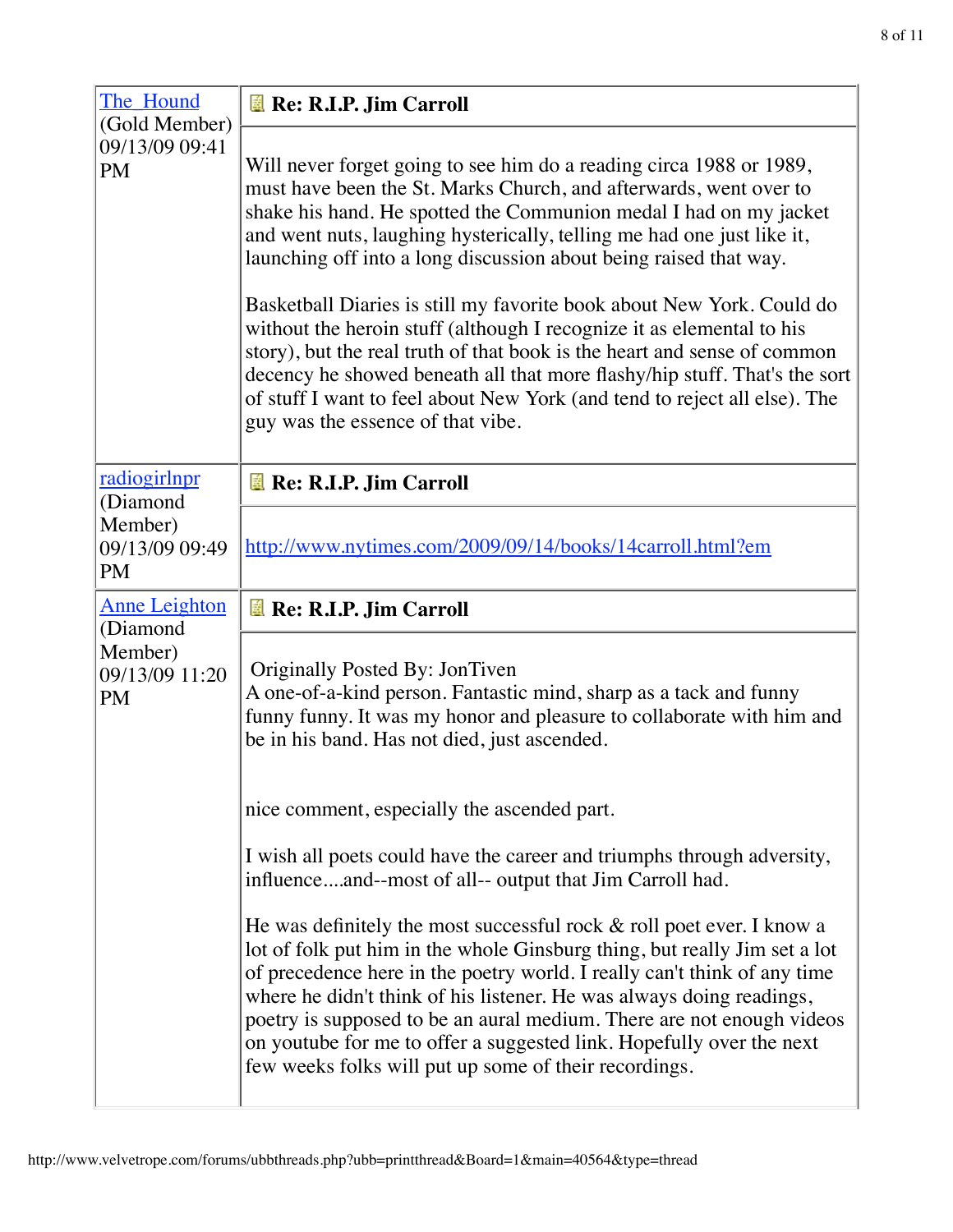| DevilsAdvocate                              | Re: R.I.P. Jim Carroll                                                                                                                                                                                                                                                                                                                                                                                                                                                                                        |
|---------------------------------------------|---------------------------------------------------------------------------------------------------------------------------------------------------------------------------------------------------------------------------------------------------------------------------------------------------------------------------------------------------------------------------------------------------------------------------------------------------------------------------------------------------------------|
| (Diamond<br>Member)<br>09/14/09 12:15<br>AM | Yeah, I said I was outbut I'm back in to pay the just homage due a true<br>rock & roll original.                                                                                                                                                                                                                                                                                                                                                                                                              |
|                                             | Just last month I had a jones to hear <i>Catholic Boy</i> and went to Amoeba<br>in search ofcouldn't find it, but did pick up the Best of the Jim Carroll<br>Band omnibus, and was crankin' it through the stereo on Friday<br>afternoon, ironically.                                                                                                                                                                                                                                                         |
|                                             | This bums me out much more than I thought it wouldhope he has<br>indeed ascended to a better place                                                                                                                                                                                                                                                                                                                                                                                                            |
|                                             | np: "It's Too Late"                                                                                                                                                                                                                                                                                                                                                                                                                                                                                           |
| Meyer<br>(Platinum                          | Re: R.I.P. Jim Carroll                                                                                                                                                                                                                                                                                                                                                                                                                                                                                        |
| Member)<br>09/14/09 12:56<br>AM             | RIP - just got home after a weekend out of town and out of touch,<br>thrilled to see my Niners won, only to see this bad news soon thereafter.<br>In some small way, Carroll helped keep me on the straight and narrow,<br>and for that, I'll always be thankful.                                                                                                                                                                                                                                             |
| <b>ColouredVinyl</b>                        | Re: R.I.P. Jim Carroll                                                                                                                                                                                                                                                                                                                                                                                                                                                                                        |
| (Bronze<br>Member)<br>09/14/09 01:08<br>AM  | It's a very sad day for me.<br>Reading that obituary in the New York Times, it occurred to me that<br>Jim told me I could use a quote of his about Coloured Vinyl's music as<br>long as I didn't list him as author of the Basketball Diaries. Apparently<br>he was tired of being referenced by that. Now that's practically the<br>focus of that article. Anyway here's a bio I wrote of Jim a couple years<br>ago that pleased him, it's mostly about his music which I thought was<br>just so underrated. |
|                                             | Though he is more renowned as a poet and author, few acts in the<br>history of rock have as powerful a musical presence as Jim Carroll. His<br>music burst upon the scene during the punk era, with a amazing record<br>called Catholic Boy, filled with memorable songs which provide a<br>combination of hard rock and lyrical depth unequaled in the annals of<br>popular music. The band's live shows had a manic energy all their own                                                                    |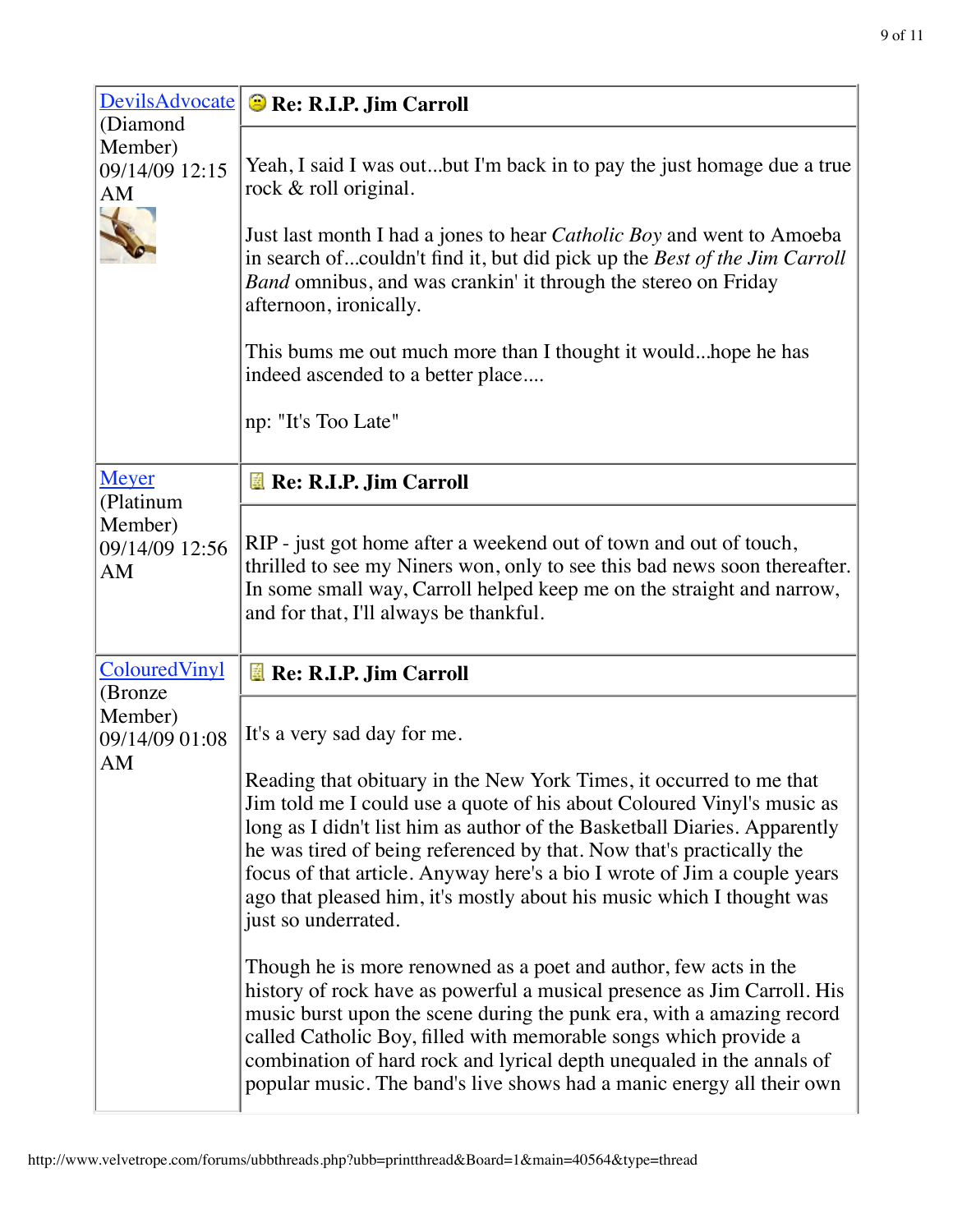|                                     | - Carroll emitted a primal glow from the stage as he delivered the<br>tribulations of his life.                                                                                                                                                                                                                                                                                                                                                                                                                                                                                                                                                                                                                                                                                                                                                                                                                                                                                                                     |
|-------------------------------------|---------------------------------------------------------------------------------------------------------------------------------------------------------------------------------------------------------------------------------------------------------------------------------------------------------------------------------------------------------------------------------------------------------------------------------------------------------------------------------------------------------------------------------------------------------------------------------------------------------------------------------------------------------------------------------------------------------------------------------------------------------------------------------------------------------------------------------------------------------------------------------------------------------------------------------------------------------------------------------------------------------------------|
|                                     | By the time the Jim Carroll Band came into existence, Jim was already<br>well known in the underground art culture. A book compiled from his<br>teenage journals, The Basketball Diaries, told the story of his life in<br>sports, heroin, and the city that he loved. That book later became a<br>major movie in 1995 with the role of Jim played by Leonardo<br>DiCaprio. Carroll's poetry has been praised by the likes of Jack Kerouac<br>and William S. Burroughs. His life and times read like a epic journey:<br>he worked for Andy Warhol, lived with Patti Smith and Robert<br>Mapplethorpe, recorded with Lou Reed and Pearl Jam, his band was<br>"discovered" by Keith Richards, and he actually held the microphone<br>for the recording of the Velvet Underground's Live at Max's Kansas<br>City. He continues to write, occasionally doing live readings to sellout<br>crowds, and his sphere of influence in that field is enormous, his body<br>of work studied by scholars and taught in colleges. |
|                                     | But in contrast with all this prestige in one realm, the Jim Carroll Band<br>never received its full due as a force in rock music. Yes they got critical<br>acclaim and the song People Who Died is occasionally found on lists of<br>the top songs of the 80s, but overall, Carroll's music is remarkably<br>unknown to the masses, considering the musical force and passion of<br>his songs. The vibrant, urgent colors of his lyrics were probably too<br>explicit, too brutally honest for a music business that at the time wanted<br>to sell punk rock using far more simple terms. Nonetheless, the music<br>of Jim Carroll effortlessly withstands the test of time, and the vision and<br>wicked gravity within his songs make for some of the most vital rock<br>ever created                                                                                                                                                                                                                            |
| <b>SUITES</b><br>(Member)           | Re: R.I.P. Jim Carroll                                                                                                                                                                                                                                                                                                                                                                                                                                                                                                                                                                                                                                                                                                                                                                                                                                                                                                                                                                                              |
| 09/14/09 01:37<br><b>PM</b>         | RIP.                                                                                                                                                                                                                                                                                                                                                                                                                                                                                                                                                                                                                                                                                                                                                                                                                                                                                                                                                                                                                |
|                                     | Drive by Truckers do a great version of People Who Died and most of<br>the shows.                                                                                                                                                                                                                                                                                                                                                                                                                                                                                                                                                                                                                                                                                                                                                                                                                                                                                                                                   |
| Deer Prudence<br>(Silver<br>Member) | Re: R.I.P. Jim Carroll                                                                                                                                                                                                                                                                                                                                                                                                                                                                                                                                                                                                                                                                                                                                                                                                                                                                                                                                                                                              |
|                                     | Not sure if anybody noticed the "other" Jim Carroll when searching for<br>the news before it was confirmed. It appears as if he was a fan, as well                                                                                                                                                                                                                                                                                                                                                                                                                                                                                                                                                                                                                                                                                                                                                                                                                                                                  |